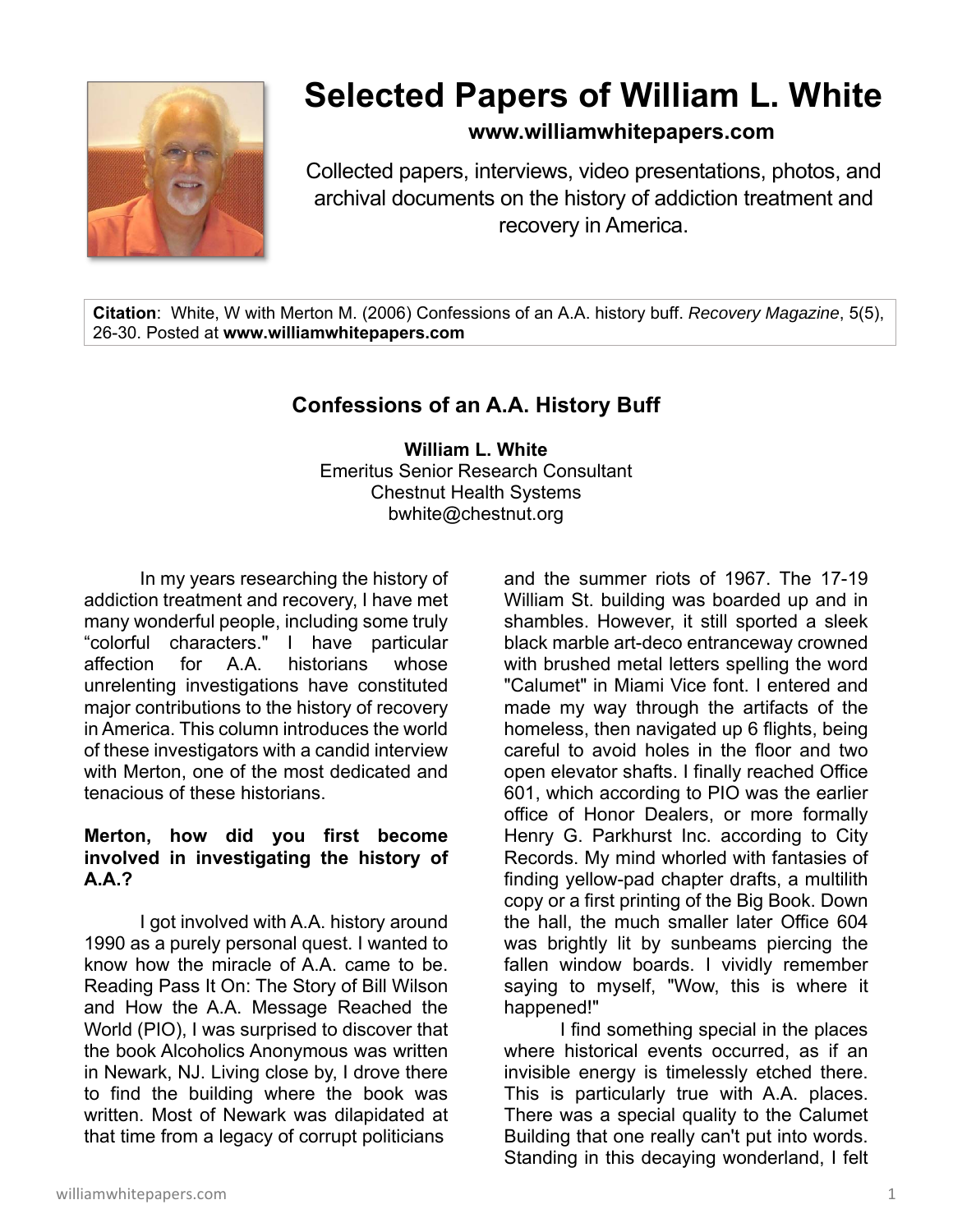the presence of Ruth and Bill, Hank and Fitz, and the guy off the street, me. I got the bug then and there and have been enthralled with A.A. history ever since.

# **Are there individuals who have guided you through the promises and pitfalls of your historical investigations?**

 There have been many. Frank M., then archivist at A.A.'s General Service Office in New York, was my first contact. His encouragement was decisive in my continuation to explore. He provided redirection and focus to my work when I was consumed with "who did it first". I wanted to know if the first A.A. meeting was between Bill and Bob, or Ebby and Bill, or Rowland and Ebby. Noting my disturbance Frank asked if I knew what the "F" word was among A.A. historians. I said "NO". He said, "It is First". This is a valuable A.A. Historian concept. Others who provided guidance include Ernie Kurtz, the foremost authority on the history of A.A..; Mel B., who coauthored PIO, and helped me locate and gain acceptance from Hank P.'s family; Paul Lang, who served as the curator at Stepping Stones; Charlie Bishop, who was helpful in locating books related to A.A. history; and other A.A. historians such as Mitch K., Ken and Howard of the North New Jersey A.A. Archives, and the late Earl H. of Tulsa.

#### **Much of the historical work on A.A. has focused on the life and influence of Bill Wilson. What has most impressed you about Bill Wilson as you have studied his life?**

 My research deemphasized Bill precisely because of that emphasis. That aside, two of the most notable dimensions of Bill's multifaceted character were his commitment to helping alcoholics and his open mindedness. From reading the Stepping Stones and GSO archives, I was struck by the single motive behind so much of what Bill did. He had an unwavering commitment to help the drunk stop drinking.

 When I say "Open-minded" I mean it in the extreme sense of the word! It's my belief that without this level of openmindedness (and sales ability) there would probably be no A.A. today. Consider the package he was dealt. He had to sell a book that had not been written about a process that had not been organized coherently regarding recovery from a condition that was considered medically incurable to the richest and most inquisitive group in the world, the Rockefeller Foundation. Even more challenging, it had to be sold to A.A. earliest members.

 Bill's involvement in researching alcoholism treatment with LSD and niacin are profound examples of his openmindedness. The former has brought some criticism. However, it seems quite unfair to criticize someone on this issue armed with hindsight. The experiments were the first into the substance by the still very active Dr. Abram Hoffer and the recently deceased Dr. Humphrey Osmond. The doctors were interested in it because it appeared to mimic schizophrenia. Bill was a member of the same research group, but was interested in it as a treatment for Alcoholism. Dr. Hoffer last ear cited a 40% success rate in recovery by alcoholics in this study. Bill abandoned the research before it entered the counterculture. Bill's vitamin B-3 studies were conducted later in conjunction with the same two doctors.

 I've formed a hypothesis regarding Bill's later life. It is this: after A.A. "Came of Age" in 1955 and the fellowship was formally turned over to the members, Bill spent the rest of his life trying to find a solution for the alcoholic who A.A. couldn't seem to reach, and to delve into areas precluded from A.A. by Traditions.

# **Who do you think is the least acknowledged figure in the early history of A.A?**

 From the Eastern Branch history of A.A., which has been my focus, Hank P. would unquestionably merit that distinction. The current account of Hank staggering into the office to redeem his shares for drinking money is incorrect based on the extensive correspondence between the two at the time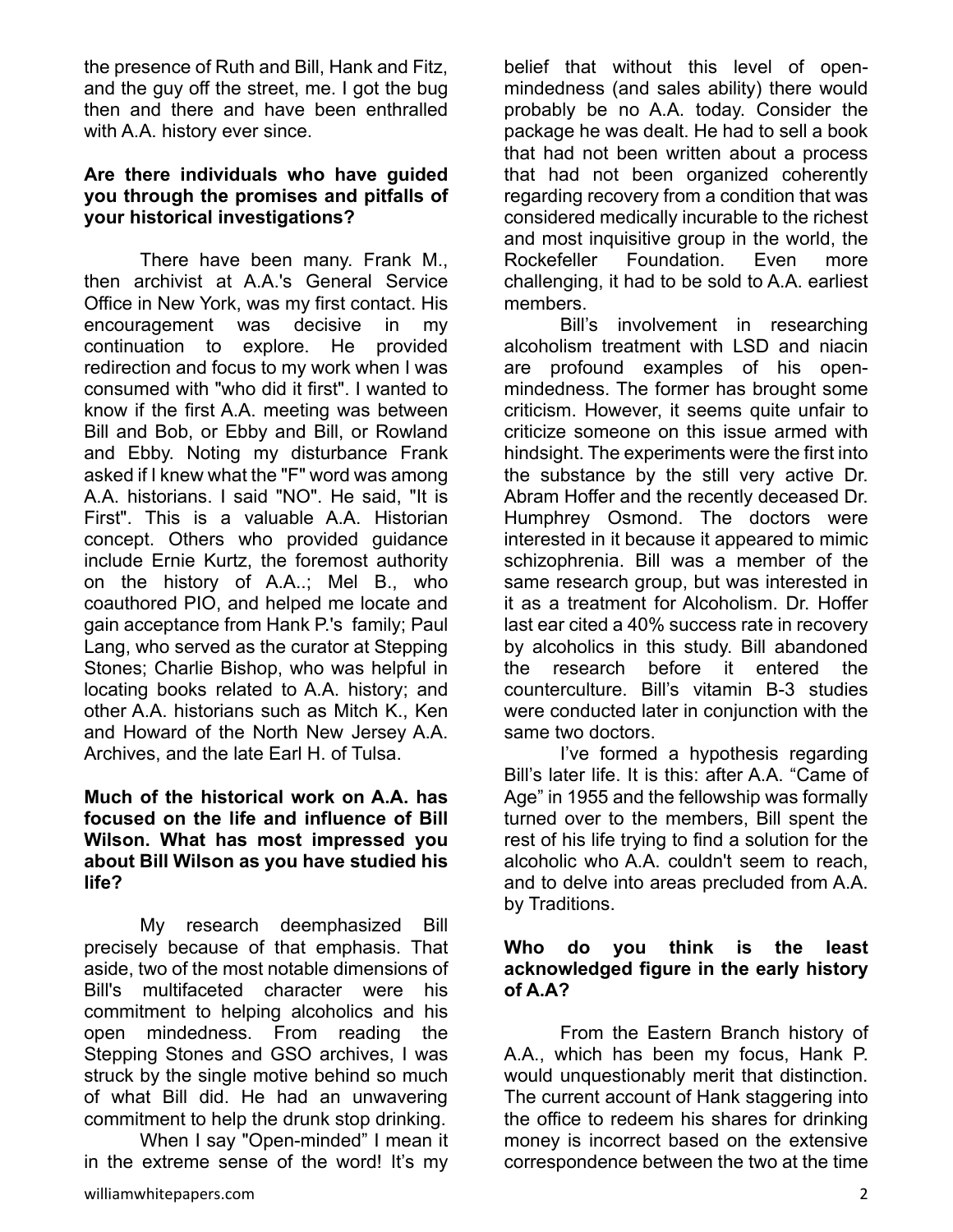What is sad is that the account has not been corrected. Bill was careful to minimize Hank's contribution in his own renditions. This was largely due to his fear of potential litigation stemming from representations he made to Hank about how proceeds from the book would be applied after the complete redemption of all stock and transfer of the book to the Alcoholic Foundation. Hank's failure to return to A.A. and his family's failure to set the record straight reinforce the adage that history is written by the winners. Under other circumstances, Hank might be referred to as A.A.'s third co-founder. I am pleased to have had the opportunity to interview Hank's family about his unrecorded contribution to the early history of A.A. and what happened with him after he left.

#### **Have your investigations given you any clues as to the origin of the Twelve Steps?**

 Many say that the roots of the Twelve Steps came from the Oxford Group. To an extent this may be true and evidenced by Frank Amos' seven step account in his survey of the Akron Oxford Group's alcoholic members dated 2-23-38. Perhaps the greatest neglect regarding step source research has been with respect to the Jerry McAuley's Water Street Mission materials which I'll speak of below. When I read McAuley's three early books, the Steps jumped off the page at me.

#### **It seems that A.A History buffs are interested in tracing the roots of almost every idea and practice within A.A.**

 Yes, nothing is sacred. We've even attempted to track down the origin of concerns about what is today known as the "Thirteenth Step." The thirteenth step refers to the concern over the danger that romantic sexual relationships pose to one's potential for success in the first year of recovery. Its documentation even preceded Bill's final enumeration of the Twelve Steps. Hank was the first eastern branch alcoholic who took hold of the program after Bill returned from Akron in 1935. He provided Bill with a handwritten list of ideas for what became the "Big Book". It included the topic of "sexual relapse" (also one of the earliest uses of the term "relapse" in recovery circles). A review of the marriage difficulties and drinking relapses of early eastern members suggests that these two problems were enmeshed. The serious business of getting sober in early A.A. was often interrupted by scenes resembling a soap opera. The first edition of the Big Book states that sober A.A. members were not the arbiters of anyone's sex conduct. Then it cleverly offers the metaphor of un-spiced and over-spiced food.

# **Your investigations led to some questions about A.A.'s founding date. Could you describe what you discovered and people's reaction to this discovery?**

 Good historians have to follow the evidence even if we don't like where that takes us, and even if others have a lot of emotion about what we are investigating. For example, I was advised by an editor reviewing my manuscript on early A.A. history to look into the events surrounding the Atlantic City AMA Convention in Atlantic City that immediately preceded Dr. Bob's last drink. The dates from the detailed AMA records didn't line up and Dr. Bob was not indicated as signing in to any one seminar or the Convention as a whole. There was a second time misalignment with respect to Sue Smith's very specific accounting of an argument with her father on the date of his return. He refused to give permission for her to attend a dance at a named school. Wally P., another A.A. historian, was going to Akron he offered to check the Akron Beacon Journal for the date of the dance at that school. It occurred exactly one week later. So the date was actually June 17, 1939.

 The Convention dates alone were enough to reasonably discount the possibility of the June 10th date. However two independent simultaneous events reduce the odds of mistake to an almost statistical impossibility. Keep in mind we're trying to track the exact location of people who are drunk at a time more than sixty years ago It may seem surprising to go into